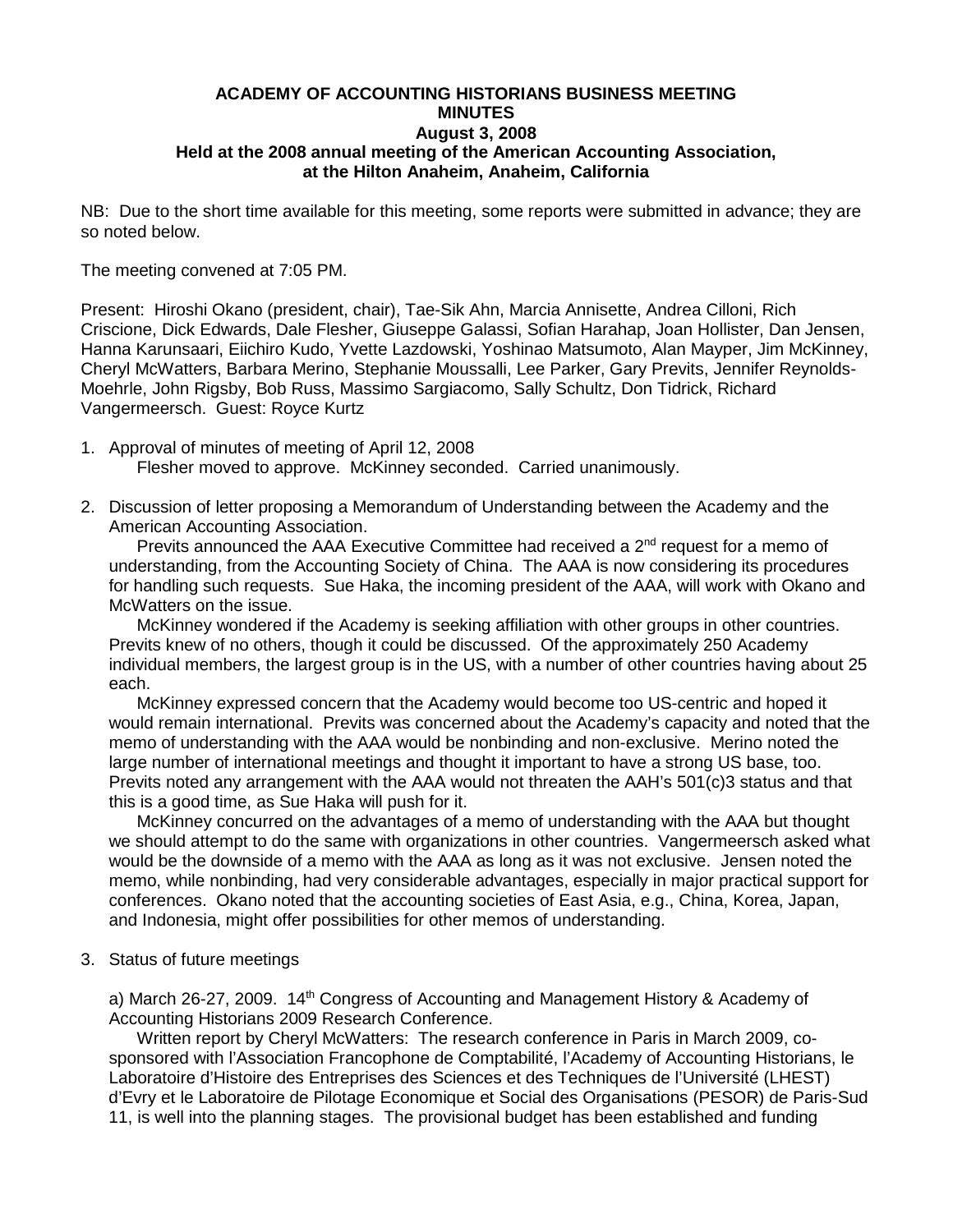secured from a number of French academic organisations. It is hoped that the Academy presence will be strong and that it will support the conference budget as appropriate. One key expense will be the simultaneous translation, which has been an important means to ensure that papers can be delivered in both French and English.

McWatters added verbal comments: the theme would be transportation history, though other topics were also welcome. Mayper was concerned the topic is too narrow. McWatters noted that one of the sponsors is a research center focused on transportation history. The key expense will be the simultaneous translation.

### b) July, 2009.

Okano reported that the joint conference planned with the Chinese Society of Accountants at Peking University in Beijing, has encountered some budget difficulties due to the May earthquake in Sichuan. He spoke to the vice president of the Chinese Society, Guo Dao Yang, who has obtained approval of the conference from the Society. The conference may take place on July 15 and 16, 2009. Okano will email members when the date is firm.

#### c) October, 2010. Ohio State University.

Jensen reported that this conference, like that of 2005, could be a joint conference between the Academy and the Accounting Hall of Fame.

d) 2016. 14<sup>th</sup> World Congress of Accounting Historians –  $8<sup>th</sup>$  Accounting History International Conference. Chieti – Pescara, Italy.

Sargiacomo thanked the trustees for their recent decision accepting the University Gabriele d'Annunzio as host for this 2016 conference. He described a number of the tentative plans for the conference, including the historic sights of the ancient town and the nearby beach.

e) 2012. The 13<sup>th</sup> World Congress of Accounting Historians will take place in Newcastle, England.

f) Hollister enquired if there was talk of holding another joint conference with the AAA Public Interest section. No one knew. Mayper said the Public Interest section had not discussed it yet.

4. 2009 Budget, Jennifer Reynolds-Moehrle, Treasurer.

Reynolds-Moehrle noted the proposed budget for next year is available to members upon request. The endowment fund has received more contributions and she has added predicted interest revenues of \$1,500 to the budget for the year. She will also add a \$1,000 line item for the AAH administrator, Tiffany Welch, to attend a conference next year.

Reynolds-Moehrle noted the addition of a budget subvention of \$1,500 for each of the two conferences planned for 2009. This is less than the \$2,000 given to the WCAH this year, but the sum is greater. Previts remarked that the AAH business model remains unchanged, with institutional memberships, set at \$95/year, cross-subsidizing the individual memberships (\$45/year).

Reynolds-Moehrle: this proposed budget predicts a \$2,000 loss due to the conferences and the administrator's travel. Mayper asked if Welch's travel to the April conference was not subsidized by the AAA. Reynolds-Moehrle: no, by the AAH.

- 5. Reports of committee chairs
	- a) Strategic Review Cheryl McWatters:

 Written report: This committee has not been active to date. It will begin so in earnest in the final quarter in order to assist the President-elect to establish priorities for the 2009 year.

McWatters added verbally that she has a meeting scheduled with Greg Waymire to discuss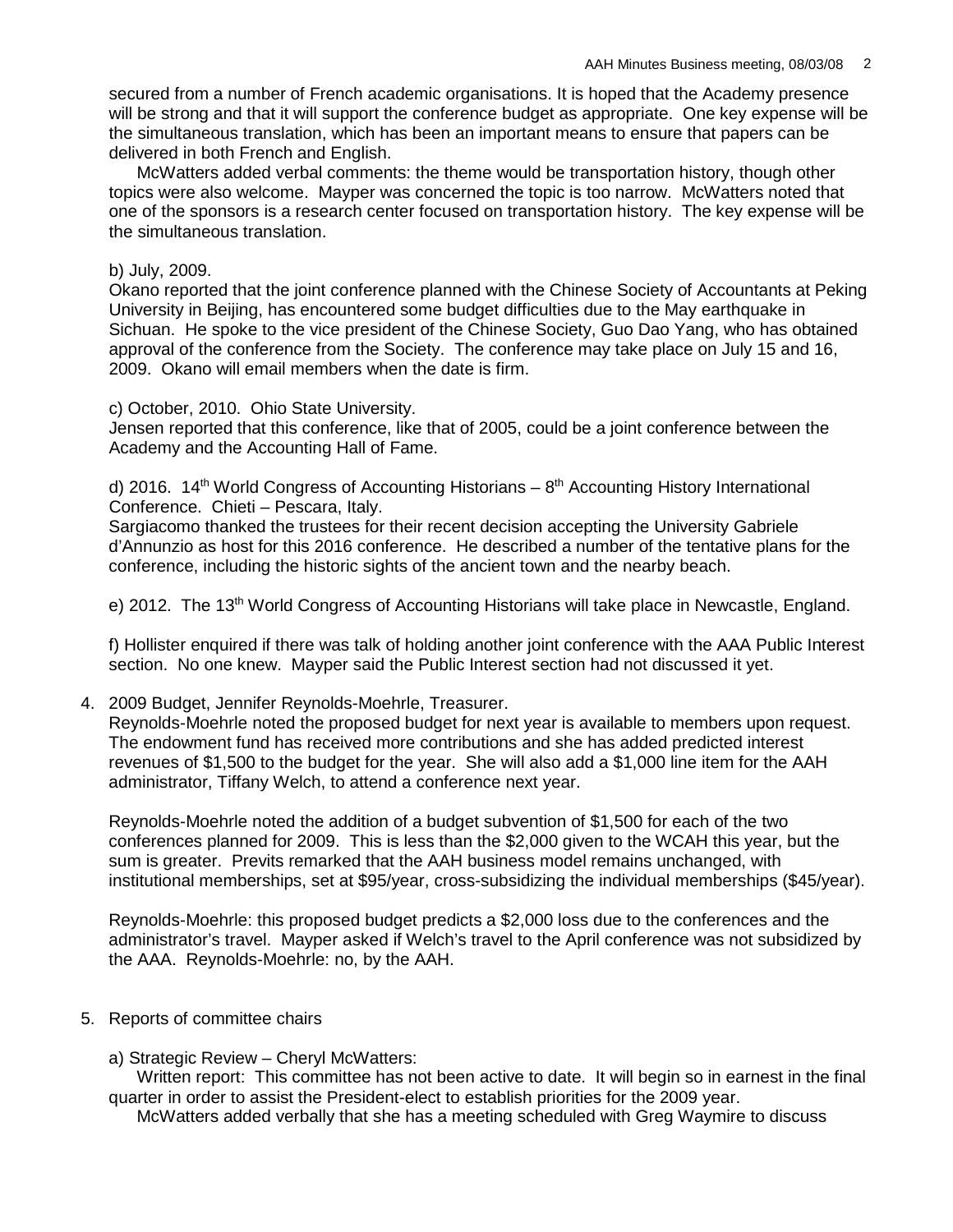research.

#### b) Nominations – Stephen Walker

Written report: Nominations will be discussed in the fall and the vote will take place by email.

c) External Relations and Communications - Joann Noe Cross and Stephanie Moussalli

 Written report: i) The next issue of the *Accounting Historians Notebook* has been sent to the printer. ii) Do the members wish us to look into having a booth at next year's AAA (2009)? The cost this year would have been \$2,700.

Moussalli verbally raised the point about the booth for 2009. Previts asked why we should have one. We have brochures for marketing purposes. Other marketing requires us to push historical research and also add history to accounting courses. E.g., the current debate over fair value is actually quite old and might benefit from knowledge of the earlier arguments.

### d) Hourglass Award.

Okano said the committee is arguing about the question: what is accounting history. Some say it must be traditional, while others say it should be more international, so that a scholar whose works are not entirely historical can be considered. One possible recipient is heavily published in traditional venues while the other has only two or three accounting history articles. He asked the members what the focus of the award should be.

Attendees responded variously that if the person is not a member of the AAH, he should not receive the award, that there is a great deal of presidential discretion in the decision, that the president should be bold, that he should be bold but careful.

#### e) Vangermeersch Award

Written report: The call for submissions has gone out. Closing date is August 22. The Committee will then promptly deliberate and ensure that the 2008 award is expedited in a timely manner.

### f) Burns Award

Okano reported that Steve Zeff is the recipient, being honored for his biographical work on Hatfiled and others as well as the committees he chaired in the 1970s.

### g) Life Membership

Written report: The Life Membership Committee has completed its work for the current year and forwarded its recommendations to the President.

### h) Schoenfeld Award

Okano reported that the recipient of this award is being considered by the committee, consisting of himself, Fleischman, and Schoenfeld.

## 6. Other Reports

Administrative Coordinator – Tiffany Welch

Written report:

 i) Work on website migration from Rutgers University to Case Western Reserve University continues. Case web administrators will work on this in the fall.

Previts added that work continues on this new website project, which should save the fee the Academy currently pays to Rutgers and allow more Academy control over the content.

ii) Membership distribution by country is appended to this agenda (see below)

### b) Secretary – Stephanie Moussalli

Written report: As agreed at the last meeting, the minutes of the April meetings have been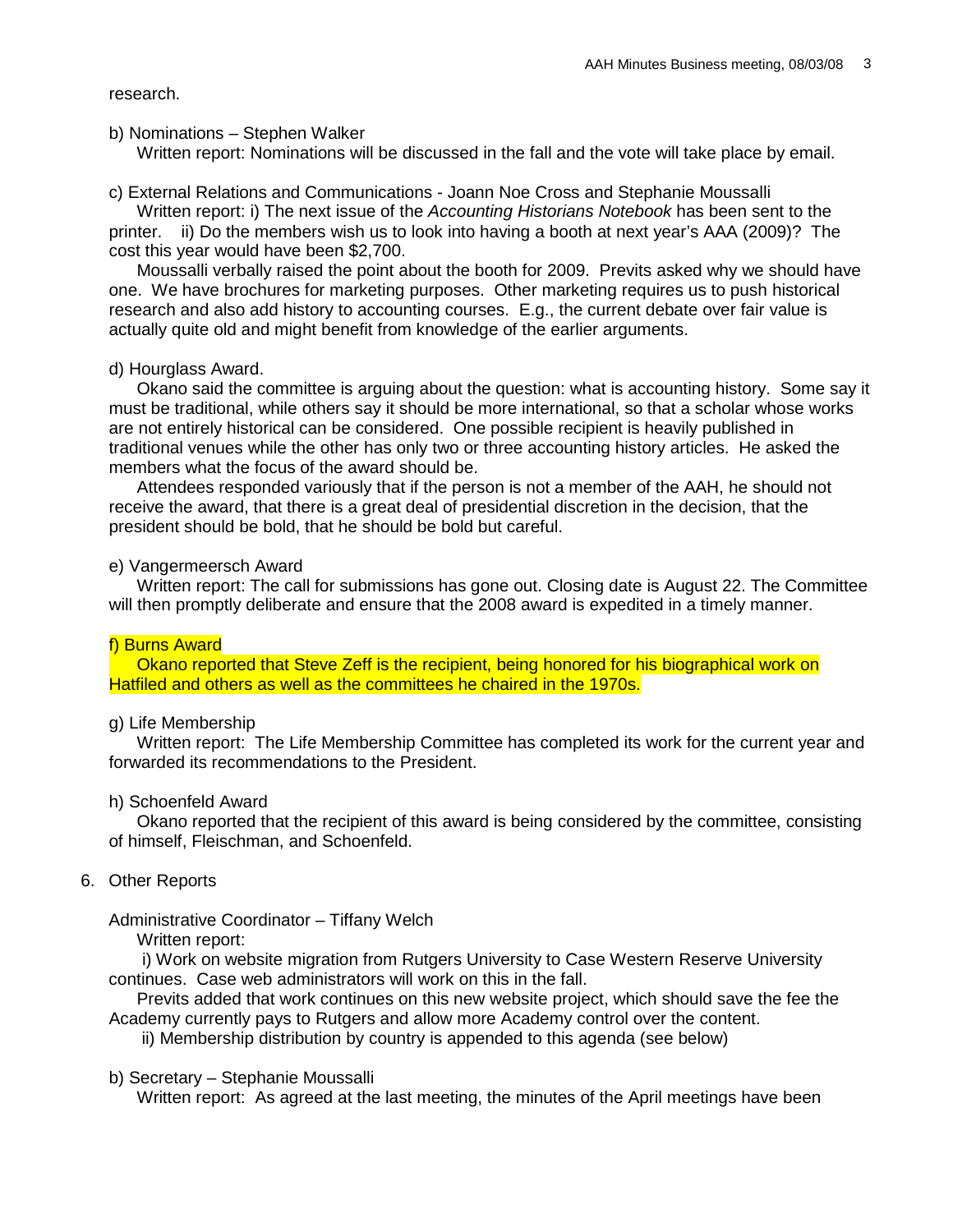posted on the Academy website.

# 7. Other business

a) It was mentioned that faculty from the Seoul National University (two of whom are in attendance today) were at the WCAH in Istanbul, where they discussed the possibility of making the AAH more international.

b) Previts noted that last year's Schoenfeld award was announced in Istanbul at the WCAH this summer, and that there have been many awards recently. He added that the plans for continuing editorship of the *Accounting Historians Journal* have left it in good hands. He also reminded members that two years ago he and Jensen discussed with Proquest the electronic publication of the *AHN* and the *AHJ*. Since then, he's had the advantage of learning how the AAA is handling both Ebsco and Proquest. The publishing world is moving now to publication upon acceptance, with hard copy publication following at a convenient later time. The Academy may need to do that, too, and find a publisher who can handle it. At this time, the *AHJ* cannot get into the Social Science Citation Index.

c) Vangermeersch moved to thank Previts for his excellent work on behalf of the Academy and the AAA this year, and Dale and Tonya Flesher for their success in creating numerous history sessions in this year's AAA program. McKinney seconded; passed by acclamation.

d) Discussion of the accessibility of the *AHJ* took place. A complaint that the *AHJ*'s online publication at the University of Mississippi's Digital Accounting Collection does not allow for the downloading of single articles was corrected; search for the individual article instead of browsing the issue, and a file containing only that article appears. Kurtz added that the DAC now has an index of portraits, as well, which may be searched by name. Parker believed the *AHJ* should be published by a commercial publishing house, who would sell it to large groups, in the absence of which the journal is invisible. Others replied the *AHJ* is distributed by Ebsco and Proquest, who do sell it in packages to large groups.

e) Discussion of the strategic marketing of the Academy took place. A task force was proposed, to consider how to position the AAH in US conferences and then piggyback with other accounting history groups. Vangermeersch urged members to attend the Monday panel at which Flesher, Previts, and himself would discuss the past and future of the AAH. Merino reiterated her longstanding concern to increase the number of doctoral students working on historical research. Previts noted that 12 sessions at this conference were historical and that Tracey Southerland is an inclusive scholar, which is one reason to pursue the memo of understanding.

f) Discussion returned briefly to commercial electronic publishers.

g) Okano requested an attendee from Korea to report on accounting history in his country. Korea has academics who study that area, but no formal association. There is a business history association that attracts mainstream historians. Sofian Harahap of Indonesia noted that there aren't many accounting scholars interested in history, though a Middle Eastern scholar came to his country to look at historical records. A great deal of work needs to be done.

The meeting ended at 8:10 PM.

Respectfully submitted, Stephanie D. Moussalli, Secretary